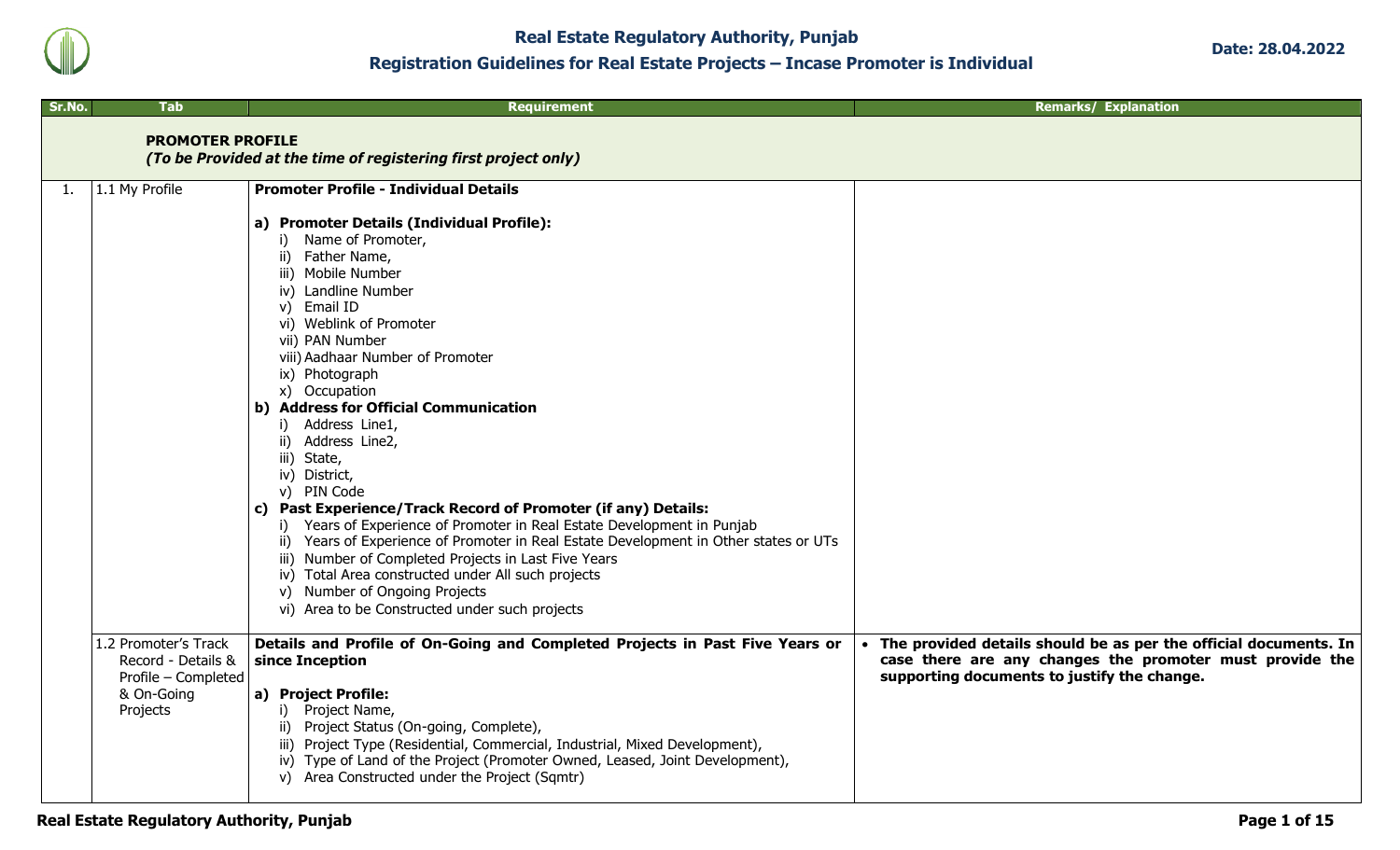

|                                                      | b) Other Details:<br>Project Start Date,<br>Proposed Date of Completion,<br>ii)<br>iii) Actual Date of Completion,<br>iv) Any Litigation Related to Project (Yes/No)?,<br>v) Any Payment Pending Related to Land (Yes/No)? |                                                                                                                                                                                                                                                                                             |
|------------------------------------------------------|----------------------------------------------------------------------------------------------------------------------------------------------------------------------------------------------------------------------------|---------------------------------------------------------------------------------------------------------------------------------------------------------------------------------------------------------------------------------------------------------------------------------------------|
| .3 Promoter's Track<br>Record -Litigations<br>If Any | Detail of Promoter Litigation related to Project (If Any)<br>a) Select Option:                                                                                                                                             |                                                                                                                                                                                                                                                                                             |
|                                                      | Select Project Name<br>b) Promoter's Project related Litigation Details:<br>Case Title, Case Number,<br>ii) Authority Forum Name where Case is Pending/Resolved                                                            |                                                                                                                                                                                                                                                                                             |
| 1.4 Documents Upload                                 | a) Promoter Document Details:<br>Document Name<br>Income Tax Returns,<br><b>PAN Card</b><br>Document Reference Number,<br>$\parallel$ )<br>iii) Date of Document Upload,<br>iv) Remarks, If Any                            | • Please refer to the section on List of documents to be uploaded as<br>part of the Promoter Profile                                                                                                                                                                                        |
| 1.5 Profile - Review/<br>Confirm                     | a) Promoter's Profile<br><b>Track Record of the Promoter</b><br>b)<br><b>Litigation Detail</b><br>C)<br>d) Document(s) Detail                                                                                              | • This is the last step to be followed after filling in the application<br>and uploading the documents related to the promoter's profile.<br>Any changes after this step can be made after the application is<br>sent back to promoter by the authority after unlocking relevant<br>fields. |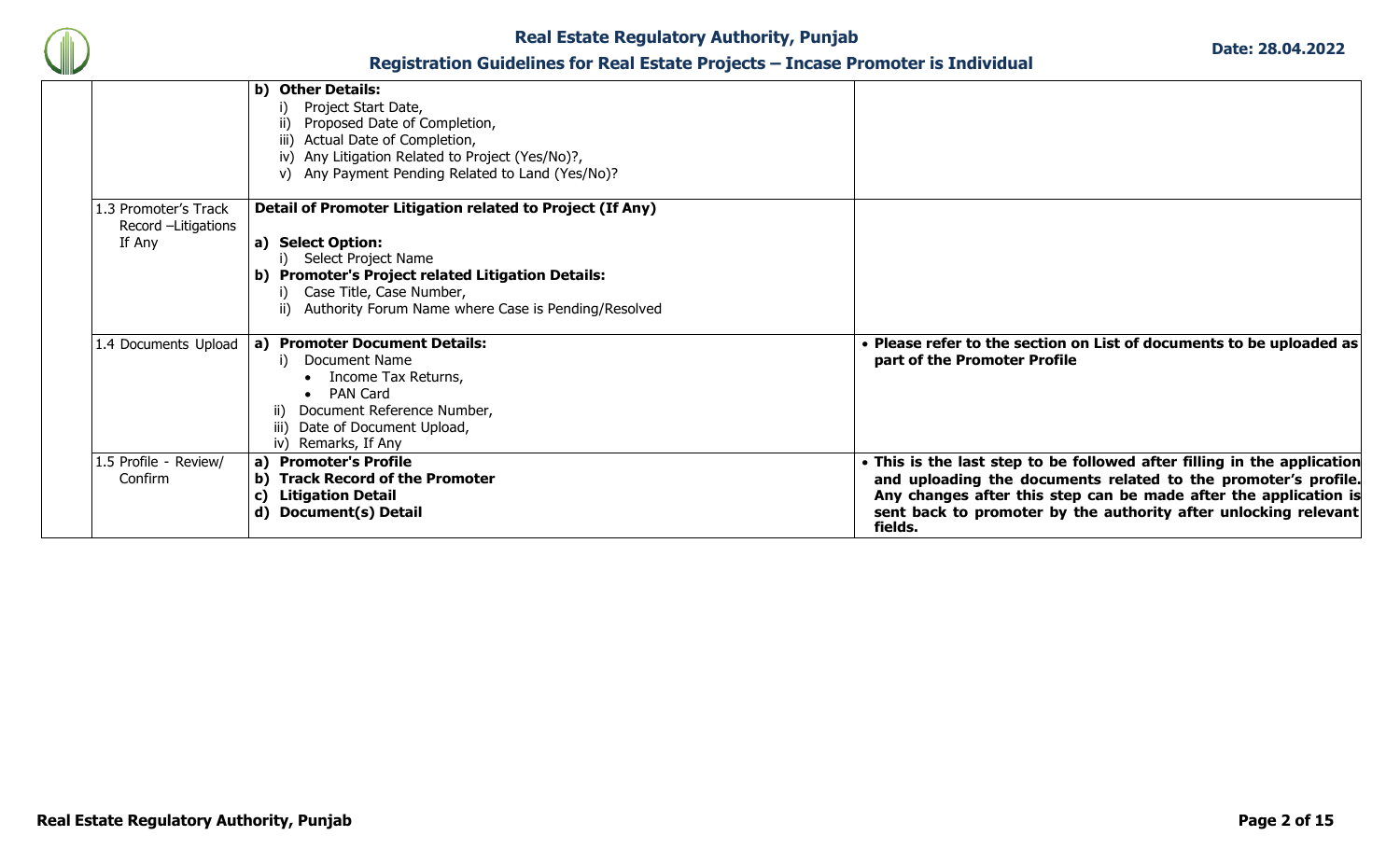

**Date: 28.04.2022**

| Sr.No. | <b>Tab</b>                                                                       | <b>Requirement</b>                                                                                                                                                                                                                                                                                                                                                                                                                                                                                                                            | <b>Remarks/ Explanation</b>                                                                                                                                               |
|--------|----------------------------------------------------------------------------------|-----------------------------------------------------------------------------------------------------------------------------------------------------------------------------------------------------------------------------------------------------------------------------------------------------------------------------------------------------------------------------------------------------------------------------------------------------------------------------------------------------------------------------------------------|---------------------------------------------------------------------------------------------------------------------------------------------------------------------------|
|        | <b>PROJECT DETAILS</b>                                                           |                                                                                                                                                                                                                                                                                                                                                                                                                                                                                                                                               |                                                                                                                                                                           |
| 2.     | 2.1 Add Project<br>(Details of the project<br>being applied for<br>registration) | <b>Project(s) Details</b><br>a) Select Option:<br>Existing PB-RERA Project (Select in case of offline registered projects),<br>i)<br>ii) New Project                                                                                                                                                                                                                                                                                                                                                                                          |                                                                                                                                                                           |
|        |                                                                                  | b) Project Registration Details:<br>Existing Punjab RERA Number (to be filled in case of offline registered projects)<br>i).<br>ii) Project Name<br>iii) Project Amenities (A note explaining the salient features of the proposed project<br>including access to the project, design for electric supply including street lighting,<br>water supply arrangements and site for disposal and treatment of storm and<br>drainage water, any other facilities and amenities or public health services proposed<br>to be provided in the project) |                                                                                                                                                                           |
|        |                                                                                  | <b>Specification Details of Proposed Project as per the Brochure/ Prospectus:</b><br>C)<br>Structure,<br>i)<br>ii) Flooring,<br>iii) Wall Finishing,<br>iv) Sanitary Fittings, Electrical Fittings, Kitchen, Others If Any (Yes/No): (Others:<br>Name, Others: Details)                                                                                                                                                                                                                                                                       | • The documents being uploaded should match the details<br>mentioned in the brochure/ prospectus of the project. (Only in<br>case of Building/Tower Development projects) |
|        |                                                                                  | d) Type of Project (Check relevant components of the Project for which<br>registration is required):<br>Commercial<br>i)<br>• Building/Tower Development,<br><b>Plotted Development</b><br>$\bullet$<br>ii) Residential<br>Building/Tower Development,<br>$\bullet$<br><b>Plotted Development</b><br>$\bullet$<br>iii) Industrial<br>Building/Tower Development,<br>$\bullet$<br><b>Plotted Development</b>                                                                                                                                   |                                                                                                                                                                           |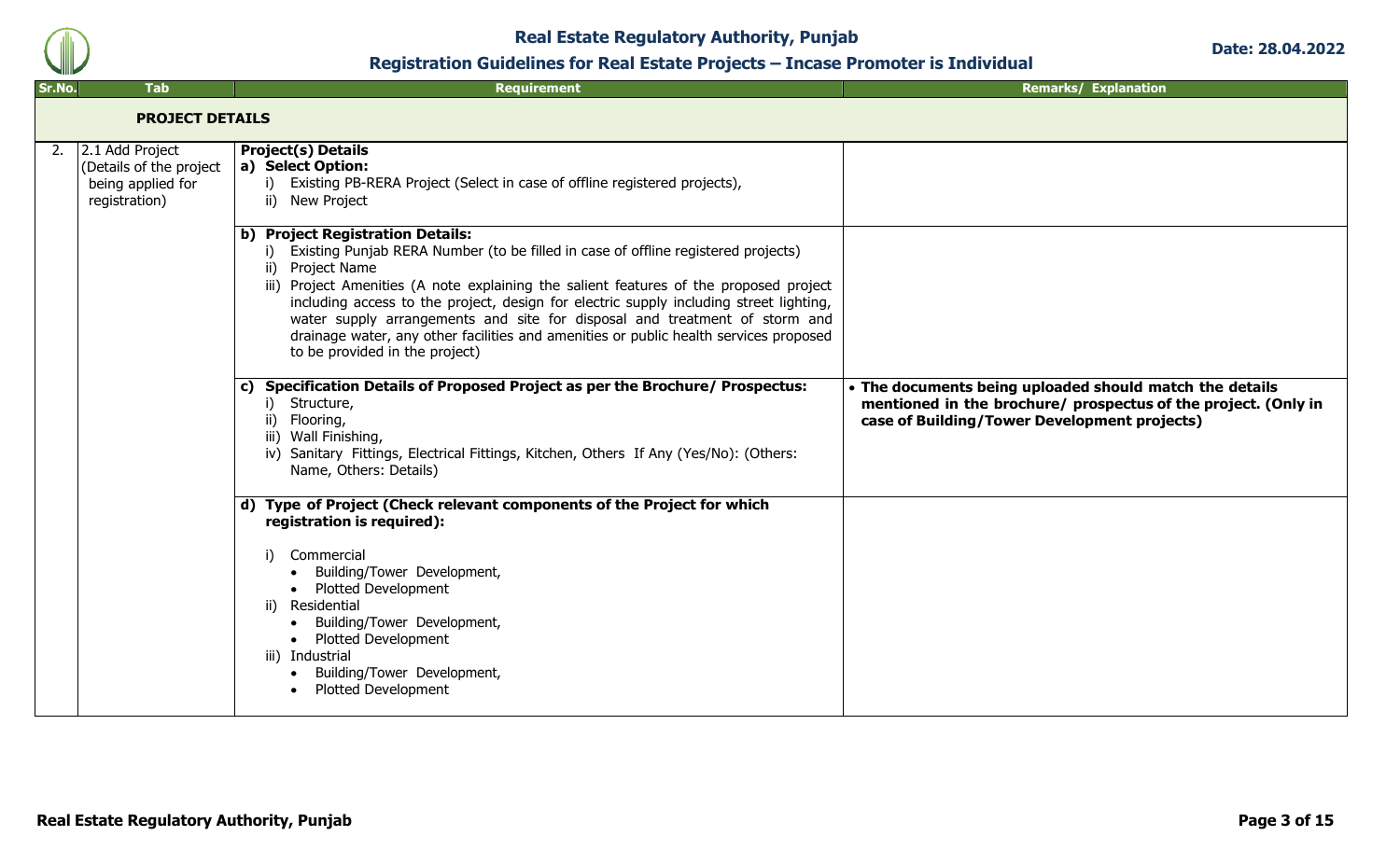

| Sr.No. | <b>Tab</b> | Requirement                                                                                                                                                                                                                                                                                                                                                                         | <b>Remarks/ Explanation</b>                                                                                                                                                                                                                                                                                                                                                                                       |
|--------|------------|-------------------------------------------------------------------------------------------------------------------------------------------------------------------------------------------------------------------------------------------------------------------------------------------------------------------------------------------------------------------------------------|-------------------------------------------------------------------------------------------------------------------------------------------------------------------------------------------------------------------------------------------------------------------------------------------------------------------------------------------------------------------------------------------------------------------|
|        |            | e) Project Status Details:<br>i) Project Status,<br>ii) Project Cost (in rupees),<br>iii) Project Start Date (as per the License to develop colony)<br>iv) Original Date of Project Completion (as per project Brochure)<br>v) Proposed Date of Project Completion as specified in Form B.                                                                                          | a) Cost of project should be as per CA certificate and must be in<br><b>Rupees only.</b><br>b) The project start date shall be assumed to be the date when the<br>commencement certificate or licenseto develop colony or<br>regularization certificate is issued or date when the TP Scheme<br>in respect of the project is notified.<br>c) The proposed completion date should be exactly as per the Form<br>в. |
|        |            | <b>Project Address Details:</b><br>i) Address Line1,<br>ii) Address Line2,<br>iii) State,<br>iv) District,<br>v) Sub Division,<br>vi) Address PIN,<br>vii) Project Potential Zone,<br>viii) Project Website Web Link. (not mandatory)                                                                                                                                               | The address mentioned should be as per the address on the<br>layoutplan/approvals.                                                                                                                                                                                                                                                                                                                                |
|        |            | g) Contact Person/Person for Communication with regards to Project<br>i) Authorized Person<br>First Name,<br>Middle Name,<br>Last Name,<br>ii) Address<br>Address Line 1,<br>Address Line 2,<br>State,<br>District,<br>PIN Code,<br>iii) Authorized Person Email,<br>iv) Authorized Person Mobile Phone                                                                             | · Please provide details of senior member of managerial<br>team. Along with the copy of authority letter in favor of the<br>person, in case the authorized person is other than the promoter<br>(Details of the consultant or advocate will not be accepted)                                                                                                                                                      |
|        |            | b) Other Details:<br>i) Is the proforma for Agreement of Sale as per prescribed format of the RERA Act,<br>2016 and Rules Amended (2020) Form "Q"? (Yes/No),<br>ii) Is Project falls under Mega Project category? (Yes/No),<br>iii) Is any pending litigation(s) related to the Project? (Yes/No),<br>iv) Is any regularization certificate issued related to the Project? (Yes/No) |                                                                                                                                                                                                                                                                                                                                                                                                                   |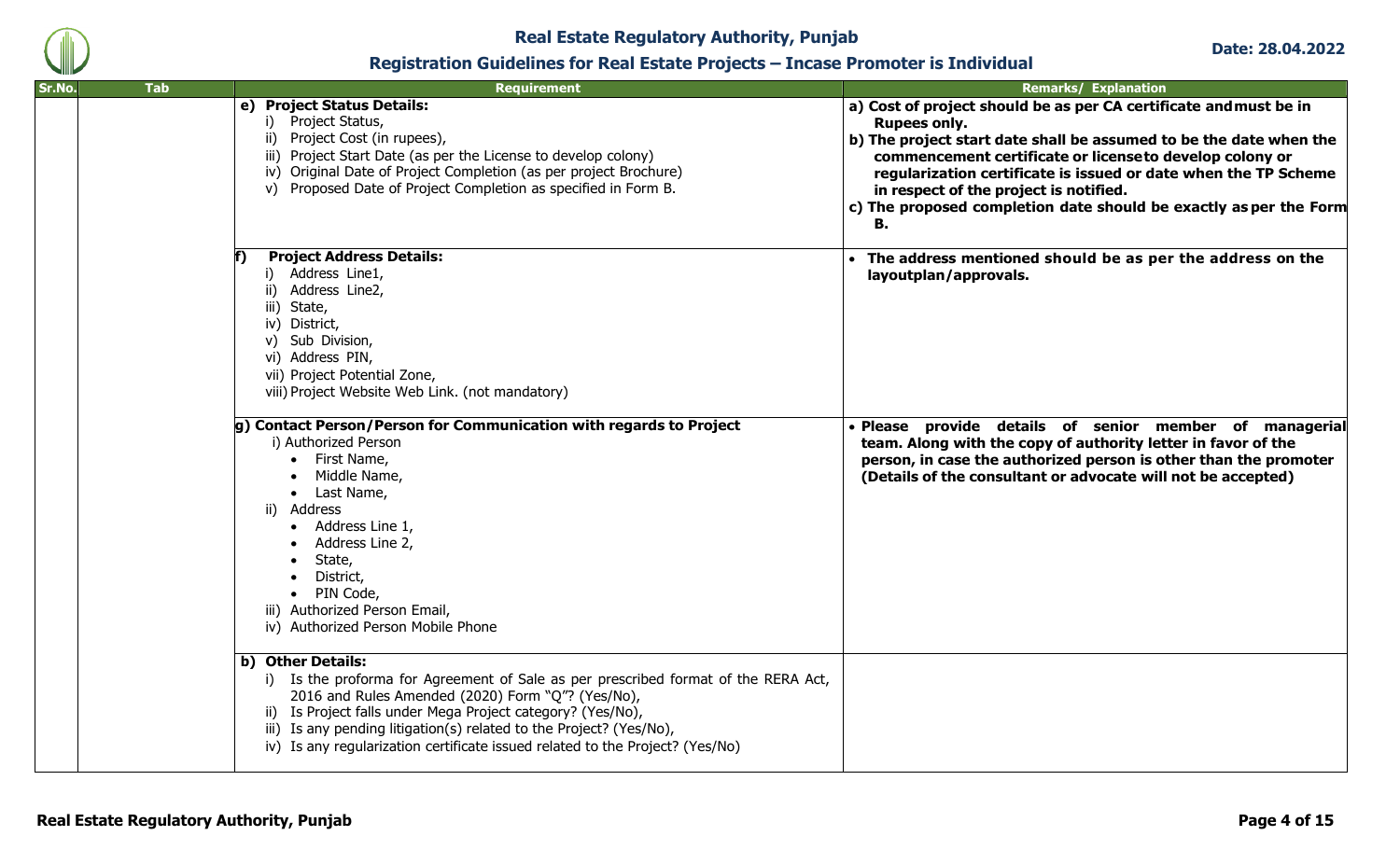

**Date: 28.04.2022**

### **Registration Guidelines for Real Estate Projects – Incase Promoter is Individual**

| Sr.No. | <b>Tab</b>               | <b>Requirement</b>                                                                                                                                                                                                                                                                                                                                                                                                                                                                                                                                                                                                                                                                                                          | <b>Remarks/ Explanation</b>                                                                                                        |
|--------|--------------------------|-----------------------------------------------------------------------------------------------------------------------------------------------------------------------------------------------------------------------------------------------------------------------------------------------------------------------------------------------------------------------------------------------------------------------------------------------------------------------------------------------------------------------------------------------------------------------------------------------------------------------------------------------------------------------------------------------------------------------------|------------------------------------------------------------------------------------------------------------------------------------|
|        |                          | 2.2 Project Land Details Select Project (Select the project from the list in the dropdown for which you<br>wish to add the land details. Projects already added shall appear in this list)<br>a) Project Land Details:<br>i) Total Area of Land Proposed to be developed (in sqrmtrs)                                                                                                                                                                                                                                                                                                                                                                                                                                       | • The details should be as per the latest approved layout plan.<br>(component wise)                                                |
|        |                          | b) Area of Land Under various components (in sqrmtrs only), (Please fill as<br>applicable; and write nil against other items):<br>i) Area under group housing development excluding common areas and amenities,<br>ii) Area under residential plotted development excluding common areas and amenities,<br>iii) Area under commercial development excluding common areas and amenities, Area<br>under industrial development excluding common areas and amenities,<br>iv) Area under institution, club, school and reserved area development excluding<br>common areas and amenities,<br>v) Area under EWS development excluding common areas and amenities<br>vi) Area under common amenities servicing the entire project | • The details should be as per the latest approved layout plan.<br>(component wise)                                                |
|        |                          | c) Area of Land (Ownership Status Wise) Proposed to be Developed Under<br>various components (in sqrmtrs only):<br>i) Area of Land Owned by Promoter,<br>ii) Area of Land Not Owned by Promoter<br>d) Other Details:<br>i) Longitude of Start point of proposed project land,<br>ii) Latitude of Start point of proposed project land,<br>iii) Longitude of End point of proposed project land,<br>iv) Latitude of End point of proposed project land,<br>v) Name of Villages,<br>vi) Is there Any Project Land Encumbrances?,<br>vii) Project Land Status<br>• Owned By Promoter,<br>Not Owned By Promoter,<br>Both (Owned or Not Owned) by Promoter                                                                       |                                                                                                                                    |
|        | - Land Khasra<br>Details | 2.3 Project Land Details Select Project (Select the project from the list in the dropdown for which you wish to add<br>the land khasra details. Projects already added shall appear in this list)<br>a) Project Land - Khasra Number Details:<br>i) Khasra Number of Land proposed to be developed,<br>ii) Area of Land proposed under Khasra Number (in sqrmtrs),<br>iii) Name of Villages under Khasra Number,<br>iv) Project Land Status<br>• Owned By Promoter,<br>• Not Owned By Promoter                                                                                                                                                                                                                              | To upload a PDF of khasra plan containing khasra numbers in<br>$\bullet$<br>the project under the head project land khasra report. |

**Real Estate Regulatory Authority, Punjab Page 5 of 15**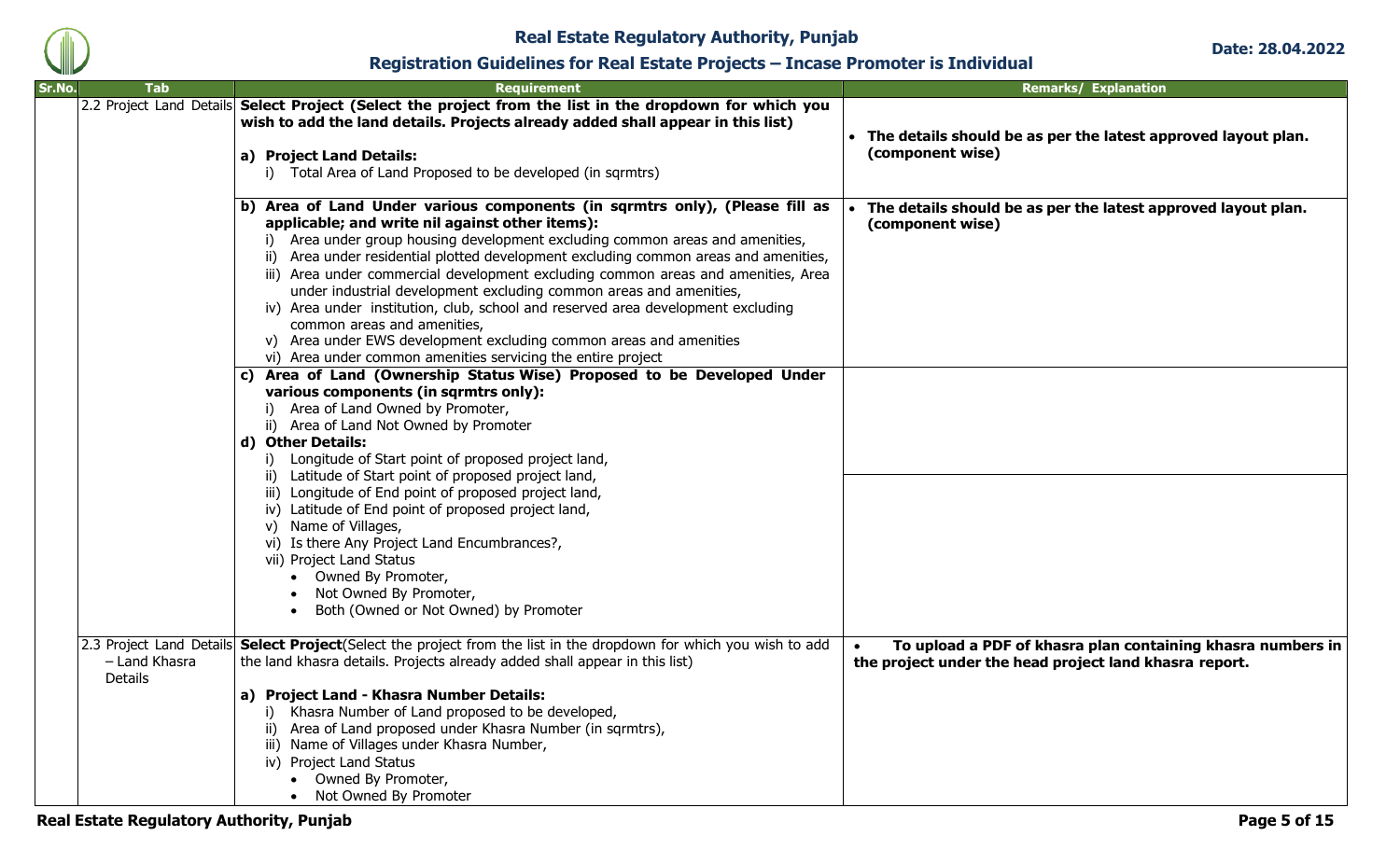

| Sr.No. | <b>Tab</b>              | <b>Requirement</b>                                                                         | <b>Remarks/ Explanation</b>                                       |
|--------|-------------------------|--------------------------------------------------------------------------------------------|-------------------------------------------------------------------|
|        |                         |                                                                                            |                                                                   |
|        | 2.4 Project Litigations | Select Project (Select the project from the list in the dropdown for which you wish to add |                                                                   |
|        |                         | the project litigation details. Projects already added shall appear in this list)          |                                                                   |
|        |                         |                                                                                            |                                                                   |
|        | 2.5 Project Approval    | Select Project (Select the project from the list in the dropdown for which you wish to add | NOC's as specified in conditions of the CLU or License to develop |
|        | Details/NOC's           | the approval details. Projects already added shall appear in this list)                    | colony.                                                           |
|        |                         |                                                                                            | In case of regularized unauthorized colony, regularization        |
|        |                         | a) Project Approval Details:                                                               | certificate of unauthorized colony issued by the                  |
|        |                         | i) Document Name (Select document from the Dropdown List)                                  | <b>Competent Authority is to be uploaded.</b>                     |
|        |                         | • AAI Height NOC from Civil Aviation Department/ Airport Authority,                        |                                                                   |
|        |                         | Amendments or revisions in sanctioned Layout/ Sanction/ Building Plan,<br>$\bullet$        |                                                                   |
|        |                         | Application for Occupancy/ Completion/ Phase Completion Certificate,                       |                                                                   |
|        |                         | Application for renewal of any of the NOCs.                                                |                                                                   |
|        |                         | Borewell Registration certificate from Central Ground Water Authority,                     |                                                                   |
|        |                         | Completion/Phase Completion certificate from Municipal/ Competent Authority,               |                                                                   |
|        |                         | Defense Clearance,                                                                         |                                                                   |
|        |                         | Electric Substation NOC,                                                                   |                                                                   |
|        |                         | Environment Clearance certificate / NOC,                                                   |                                                                   |
|        |                         | NOC from Fire Department / Chief Fire Officer,                                             |                                                                   |
|        |                         | NOC from Mining Department,                                                                |                                                                   |
|        |                         | NOC from NHAI/ PWD,                                                                        |                                                                   |
|        |                         | Occupancy Certificate from Municipal / Competent Authority,                                |                                                                   |
|        |                         | Pollution Clearance from Punjab Pollution Control Board,                                   |                                                                   |
|        |                         | Other Document,<br>$\bullet$                                                               |                                                                   |
|        |                         | Document Type (Select type from the Dropdown List)<br>ii)                                  |                                                                   |
|        |                         | Approvals,                                                                                 |                                                                   |
|        |                         | Permissions,                                                                               |                                                                   |
|        |                         | Clearances,                                                                                |                                                                   |
|        |                         | Modifications,                                                                             |                                                                   |
|        |                         | Amendments,                                                                                |                                                                   |
|        |                         | Revisions,                                                                                 |                                                                   |
|        |                         | Legal Documents,                                                                           |                                                                   |
|        |                         | iii) Document Status (Select status from the Dropdown List)                                |                                                                   |
|        |                         | • Applied,<br>To Be Applied,                                                               |                                                                   |
|        |                         | Received, Revised,                                                                         |                                                                   |
|        |                         | iv) Date of Issue/ Application/ Receipt                                                    |                                                                   |
|        |                         |                                                                                            |                                                                   |
|        |                         | b) Upload Document (Select the file to be uploaded from the computer)                      |                                                                   |
|        |                         |                                                                                            |                                                                   |
|        | 2.7 Project Update      | Select Project (Select the project from the list in the dropdown for which you wish to add |                                                                   |
|        |                         |                                                                                            |                                                                   |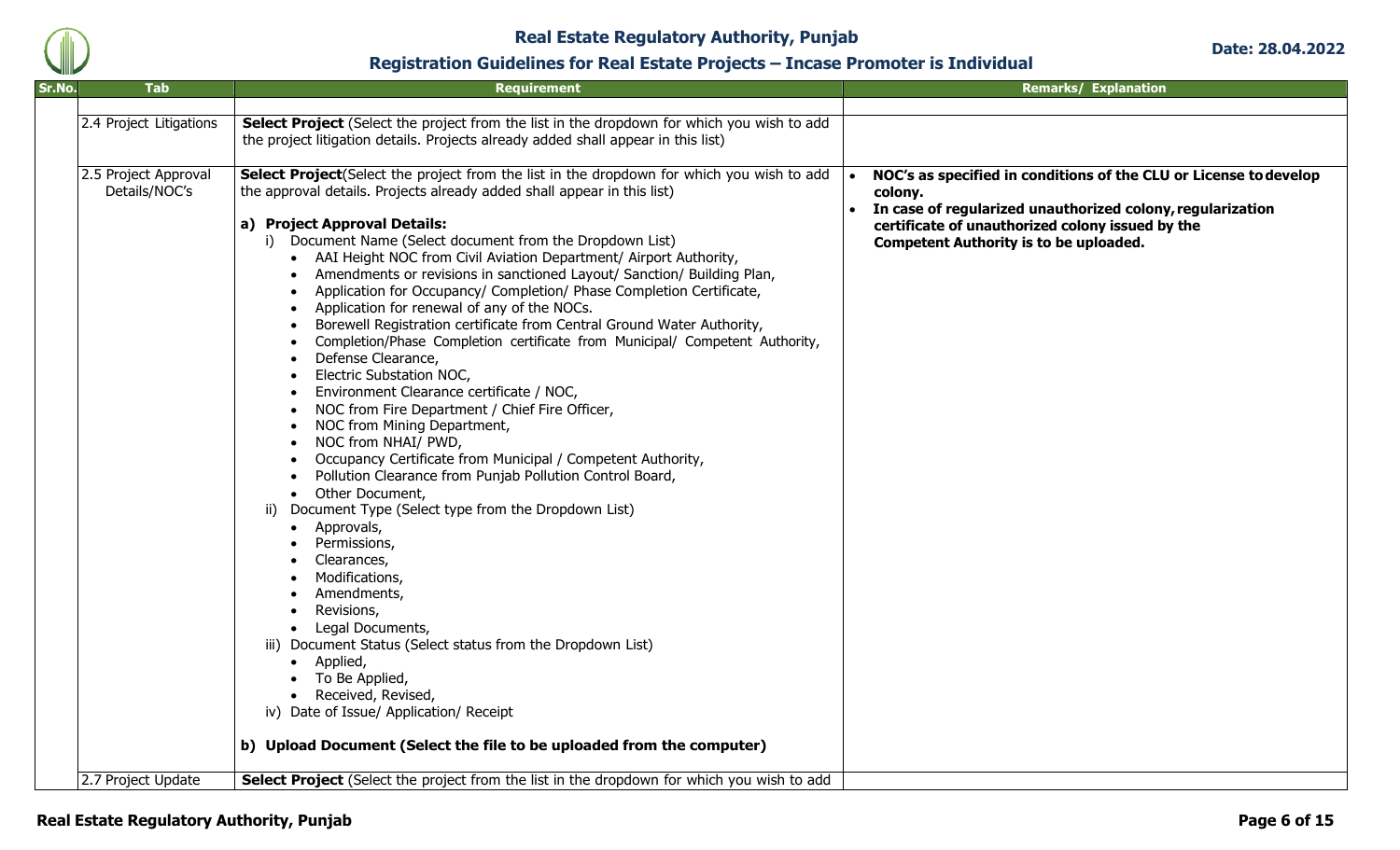

**Date: 28.04.2022**

| Sr.No. | <b>Tab</b>                                                            | <b>Requirement</b>                                                                                                                                                                                                                                                                                                                                                                                                                                                                                                                                                                                                                  | <b>Remarks/ Explanation</b>                                                                                                                                                                                                                                                                                                                       |
|--------|-----------------------------------------------------------------------|-------------------------------------------------------------------------------------------------------------------------------------------------------------------------------------------------------------------------------------------------------------------------------------------------------------------------------------------------------------------------------------------------------------------------------------------------------------------------------------------------------------------------------------------------------------------------------------------------------------------------------------|---------------------------------------------------------------------------------------------------------------------------------------------------------------------------------------------------------------------------------------------------------------------------------------------------------------------------------------------------|
|        | Details-<br>Construction Details                                      | the Construction details. Projects already added shall appear in this list)<br>a) Building/Tower/ Block Construction Details:<br>i) Building/Tower/Block Name,<br>ii) Number of Floor/Plots Proposed,<br>iii) Number of Floor/Plots Currently Sanctioned<br>b) Group Housing or Building/ Tower Development:<br>i) Number of Floors Constructed                                                                                                                                                                                                                                                                                     | Building/Tower/ Block Name should be given to easily<br>categorize the different type of plots/ inventory based on<br>logical grouping which can be size of the plot or so it can be<br>identified easily.<br>In case of built up projects it can be the name of towers. The<br>layout plan should be referred to while filling in these details. |
|        | 2.8 Project Update<br>Details - Inventory<br><b>Details</b>           | Select Project (Select the project from the list in the dropdown for which you wish to add<br>the Inventory details. Projects already added shall appear in this list)<br>a) Building/ Tower/ Block Inventory Details:<br>i) Building/ Tower/ Block Name (Dropdown list of Towers i.e Towers - A, Towers -<br>$B$ ),<br>ii) Type of Apartment/Shop/Plot,<br>iii) Carpet Area of Apartment/ Shop/ Plot (in sqrmtrs),<br>iv) Exclusive Open Terrace Area (in sqrmtrs),<br>v) Area of the Exclusive Balcony or Verandah (in sqrmtrs),<br>vi) Total Number of Apartment/ Shop/ Plot,<br>vii) Number of Apartment/Shop/Plot already sold | • Building / Tower name is auto picked in the list as per the<br>information provided in the Construction details.<br>• Refer to layout plan in case of plotted development and<br>buildingplans for Tower Development projects<br>• Carpet area should match with the building plan.                                                             |
|        | 2.9 Project Update<br>Details - Internal<br><b>Facilities Details</b> | Select Project (Select the project from the list in the dropdown for which you wish to add<br>the Internal facilities details. Projects already added shall appear in this list)<br>a) Internal Infrastructure and Facilities Name:<br>i) Internal Infrastructure Facilities Name (Click whichever option is applicable)<br>• Fire Fighting,<br>Drinking Water,<br>Emergency Evacuation,<br>Use for Renewable Energy,<br>Rain Water Harvesting,<br>Street Lighting,<br>Hospitals,<br>Gym (Gymnasium),<br>Club House,<br>Swimming pool,<br>Park,<br>Religious Places,<br>Schools,<br>Other                                           |                                                                                                                                                                                                                                                                                                                                                   |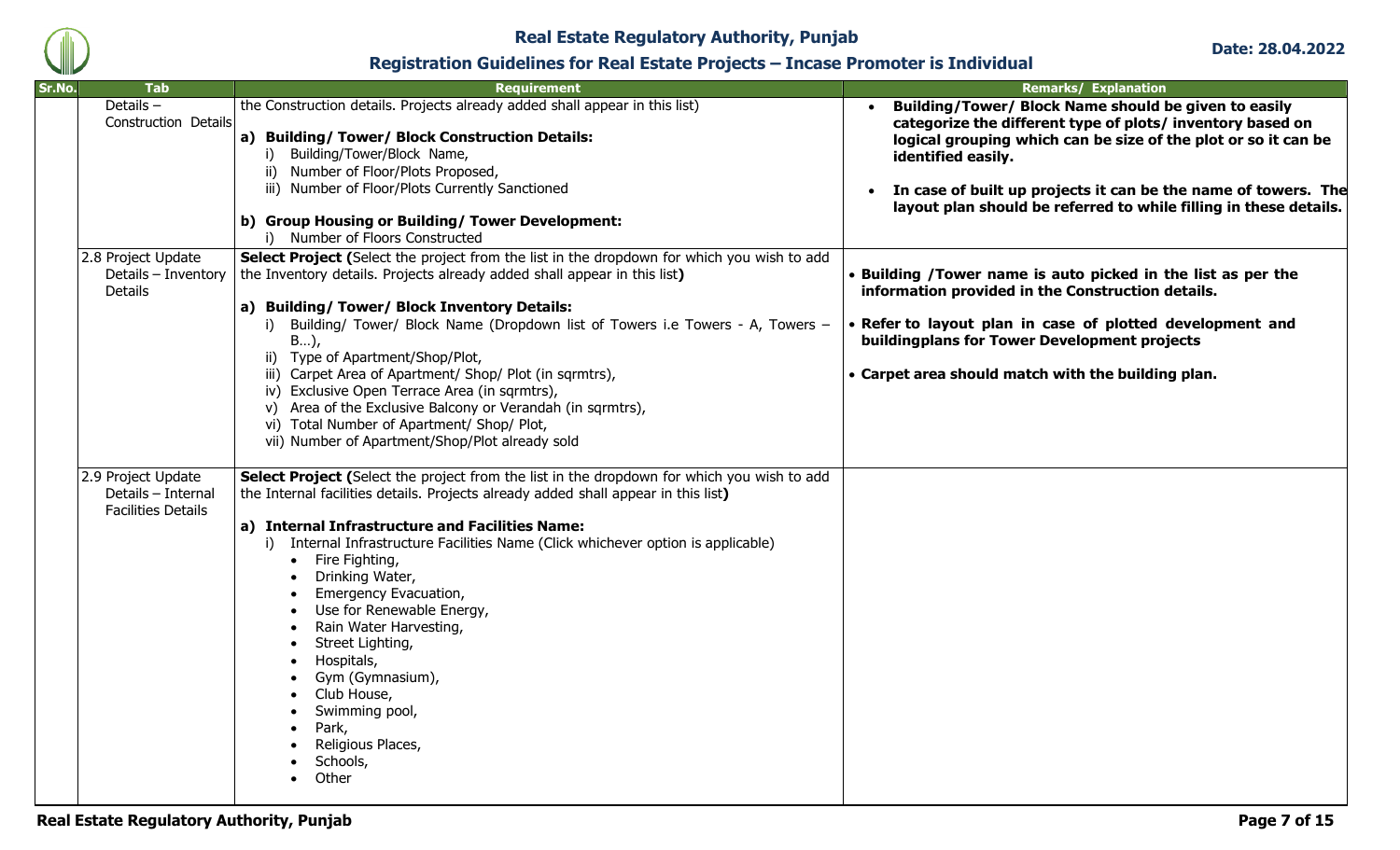

| Sr.No.<br>Tab                                                          | <b>Requirement</b>                                                                                                                                                                                                                                                                                                                                                                                                                                                                                                                                                                                                                                                                                                                                                                                                                                                                                                           | <b>Remarks/ Explanation</b>                                                   |
|------------------------------------------------------------------------|------------------------------------------------------------------------------------------------------------------------------------------------------------------------------------------------------------------------------------------------------------------------------------------------------------------------------------------------------------------------------------------------------------------------------------------------------------------------------------------------------------------------------------------------------------------------------------------------------------------------------------------------------------------------------------------------------------------------------------------------------------------------------------------------------------------------------------------------------------------------------------------------------------------------------|-------------------------------------------------------------------------------|
|                                                                        | b) Internal Infrastructure and Facilities Details:<br>i) Internal Infrastructure Facilities Details, (Any relevant details to the item selected<br>above)<br>ii) Work Progress % Percentage (percentage of the work completed)                                                                                                                                                                                                                                                                                                                                                                                                                                                                                                                                                                                                                                                                                               |                                                                               |
| 2.10 Project Update<br>Details - External<br><b>Facilities Details</b> | Select Project (Select the project from the list in the dropdown for which you wish to add<br>the External Facilities details. Projects already added shall appear in this list)<br>a) External Infrastructure and Facilities Name:<br>i) External Infrastructure Facilities Name (To be selected from the given list)<br>External Roads and Road System Landscaping,<br>Water Supply System,<br>Sewerage and Drainage System,<br>Electricity Supply Transformer and Sub Station,<br>Solid Waste Management and Disposal,<br>Other<br>$\bullet$<br>b) External Infrastructure and Facilities Details:<br>i) External Infrastructure Facilities Type (Select from the options in the list)<br>• Self-Development,<br>External Development Work (External Agency/ Local Authority Name),<br>$\bullet$<br>ii) Work Progress % Percentage, (percentage of the work completed)<br>iii) External Infrastructure Facilities Details |                                                                               |
| 2.11 Project Update<br>Details - Parking<br><b>Details</b>             | Select Project (Select the project from the list in the dropdown for which you wish to add<br>the parking details. Projects already added shall appear in this list)<br>a) Parking Details:<br>Type of Parking (Select from the list below)<br>Garages,<br>Covered,<br>Open,<br>Stilt,<br>$\bullet$<br>Basement,<br>ii) Total Area of Parking Space (in sqrMtrs), (total area being covered as per layout<br>plan)<br>iii) Total Number of Parking Space<br>iv) Number of Parking Space Booked or Sold                                                                                                                                                                                                                                                                                                                                                                                                                       | • Provide number of parking spaces, in case of Building/Tower<br>Development. |
| 2.12 Project Update<br>Details - Project<br>Professionals              | Select Project (Select the project from the list in the dropdown for which you wish to add<br>the project professionals. Projects already added shall appear in this list)                                                                                                                                                                                                                                                                                                                                                                                                                                                                                                                                                                                                                                                                                                                                                   |                                                                               |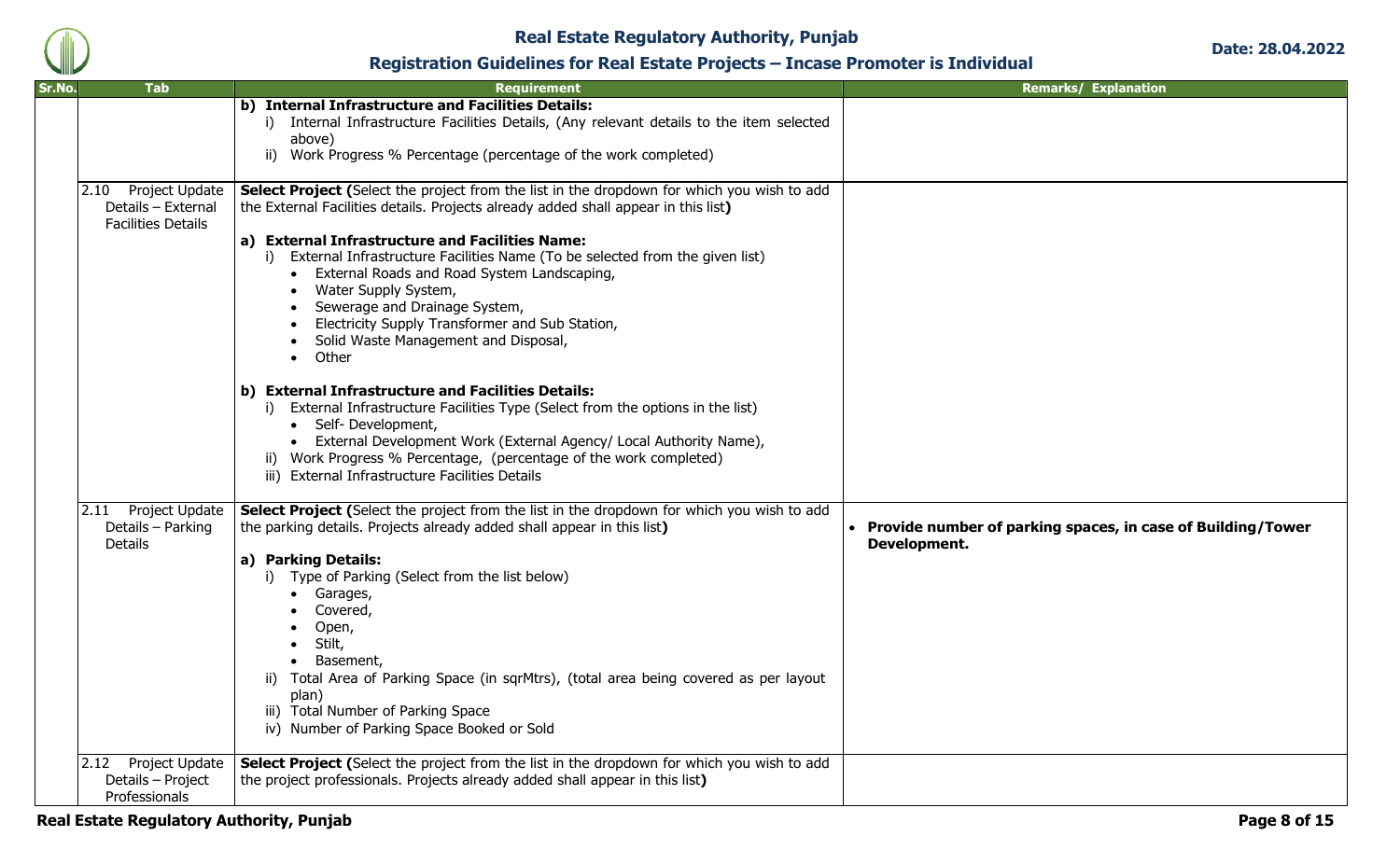

| Sr.No. | <b>Tab</b>                                                 | <b>Requirement</b>                                                                                                                                                                                                                                                                                                                                                                                                                                                                                                                                                                           |           | <b>Remarks/ Explanation</b>                                                                                                                                                                                                                                                                                                                                                                                                                                                                                                                                                                                                        |
|--------|------------------------------------------------------------|----------------------------------------------------------------------------------------------------------------------------------------------------------------------------------------------------------------------------------------------------------------------------------------------------------------------------------------------------------------------------------------------------------------------------------------------------------------------------------------------------------------------------------------------------------------------------------------------|-----------|------------------------------------------------------------------------------------------------------------------------------------------------------------------------------------------------------------------------------------------------------------------------------------------------------------------------------------------------------------------------------------------------------------------------------------------------------------------------------------------------------------------------------------------------------------------------------------------------------------------------------------|
|        |                                                            | a) Project Professional Details:<br>i) Name of Professional,<br><b>Associated Consultant Type</b><br>ii)<br>Real Estate Agent,<br>$\bullet$<br>Structural Engineer,<br>Contractor,<br>Architect,<br><b>Chartered Accountant</b><br>• Others,<br>iii) RERA ID/ Registration Number/ Licence number/ Membership number<br>iv) Name and Year of Establishment of Promoter,<br>Name and Profile of Key Projects Completed<br>V)                                                                                                                                                                  |           |                                                                                                                                                                                                                                                                                                                                                                                                                                                                                                                                                                                                                                    |
|        |                                                            | b) Address for Official Communication:<br>i) Address Line 1,<br>Address Line 2,<br>ii)<br>iii) Select State,<br>iv) Select District,<br>v) PIN Code<br><b>Other Details:</b><br>C)<br>i) Mobile Number,<br>Landline Number,<br>ii)                                                                                                                                                                                                                                                                                                                                                           |           |                                                                                                                                                                                                                                                                                                                                                                                                                                                                                                                                                                                                                                    |
|        | 2.13<br>Project Update<br>Details - Project<br>Photographs | iii) Email Address<br>Select Project (Select the project from the list in the dropdown for which you wish to add<br>the project updates. Projects already added shall appear in this list)<br>a) Construction Status Details:<br>i) Select Option from (Dropdown list)<br>Advertisement and Brochure/ Prospectus (File Type: .PDF, File Size: 1 MB),<br>Building/ Tower/ Block Construction (File Type: .JPG/.JPEG, File Size: 1 MB),<br>Internal Infrastructure and Common Areas (File Type: .JPG/.JPEG, File Size:<br>1MB),<br>Photograph Title,<br>Remarks If Any<br>b) Upload Photograph | $\bullet$ | To be submitted at the time of registration also and must<br>correspond to the layout plan/ building plans for the part of the<br>project being applied for registration<br>The inventory details of the project so submitted at the time<br>of registration shall be updated on quarterly basis as part of<br>the quarterly updates.<br>For the purpose of filling in the details of apartment/shop/plot<br>already sold, provide detail of the units for which the<br>conveyance deed has already been executed. The number of<br>Apartments/Plots/Shops already sold (filled at the time of<br>registration) cannot be changed. |
|        | <b>Special Bank</b><br>2.14<br>Account                     | Bank Account Details of the Special/Separate account to be maintained in a<br>schedule bank to cover the cost of construction and the land cost to be used                                                                                                                                                                                                                                                                                                                                                                                                                                   |           | Please ensure the information provided in the application<br>matches with the information on the cancelled cheque/ any<br>other document being uploaded.                                                                                                                                                                                                                                                                                                                                                                                                                                                                           |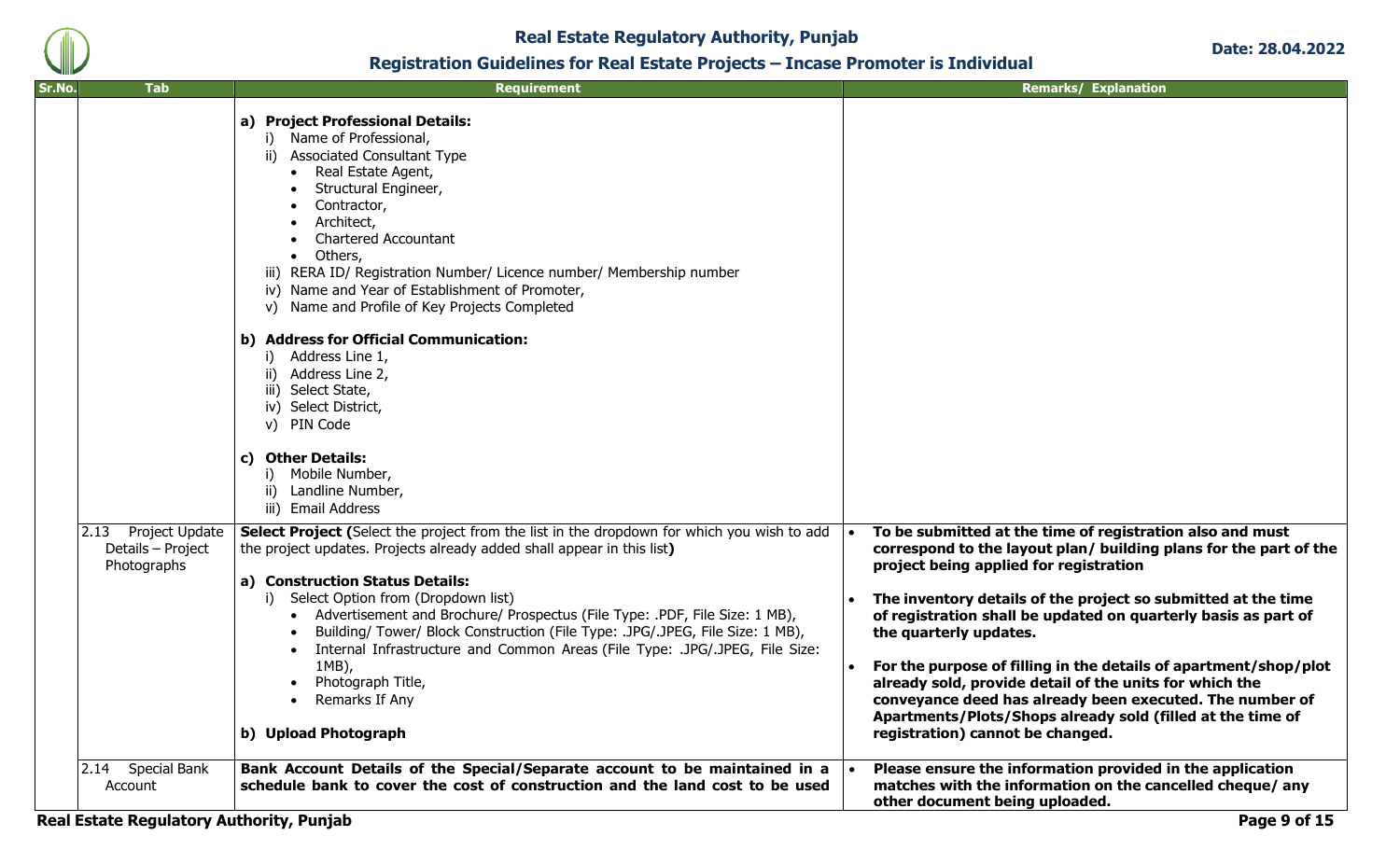

| Sr.No. | <b>Tab</b> | <b>Requirement</b>                                                                                                                                                                                                                                                                                                                                                                                                                                                                                                                                                                                                                                                       | <b>Remarks/ Explanation</b>                                                                                                                                                          |
|--------|------------|--------------------------------------------------------------------------------------------------------------------------------------------------------------------------------------------------------------------------------------------------------------------------------------------------------------------------------------------------------------------------------------------------------------------------------------------------------------------------------------------------------------------------------------------------------------------------------------------------------------------------------------------------------------------------|--------------------------------------------------------------------------------------------------------------------------------------------------------------------------------------|
|        |            | only for that purpose as per sub- clause (D) of clause (I) of subsection (2) of<br>section (4) of Real Estate (Regulation and Development) Act, 2016.<br>a) Special Bank Account Details:<br>i) Bank Name (to be selected from the dropdownlist)<br>ii) Branch Name<br>iii) Bank Account Number<br>iv) Bank IFSC Code<br>v) Account Holder Name<br>vi) Bank Address Details<br>b) Address:                                                                                                                                                                                                                                                                               | Provide separate bank account for each project<br>$\bullet$<br>Provide, either copy of cancelled cheque or declaration<br>$\bullet$<br>from the bank regarding special bank account. |
|        |            | i) Address Line 1,<br>ii) Address Line 2,<br>iii) Select State,<br>iv) Select District,<br>v) PIN Code<br>c) Upload Scan Copy of Cancelled Cheque (Photo Should be in .jpg format and<br>lessthan 512KB)                                                                                                                                                                                                                                                                                                                                                                                                                                                                 |                                                                                                                                                                                      |
|        | 2.15       | Payment Details Payment for Registration Fees<br>a) Payment Details:<br>i) Payment Type<br>Registration Fee,<br>$\bullet$<br>Late Fee,<br>• Any Other Fee,<br>ii) Payment Mode<br>Demand Draft,<br>Bankers Cheque,<br>Online Payment,<br>$\bullet$<br>iii) Fee Amount (in rupees),<br>iv) Composite web-portal Fee (in rupees),<br>v) Bank Charges (in rupees),<br>vi) Bank Name (Dropdown List of Banks),<br>vii) Branch Name,<br>viii) Branch Address,<br>ix) DD/Bankers Cheque Number,<br>x) Date of Payment for Registration Fees,<br>xi) DD/Bankers Cheque Amount (in rupees)<br>b) Upload Scan copy of DD/ Bankers Cheque (Photo Should be in .jpg format and less |                                                                                                                                                                                      |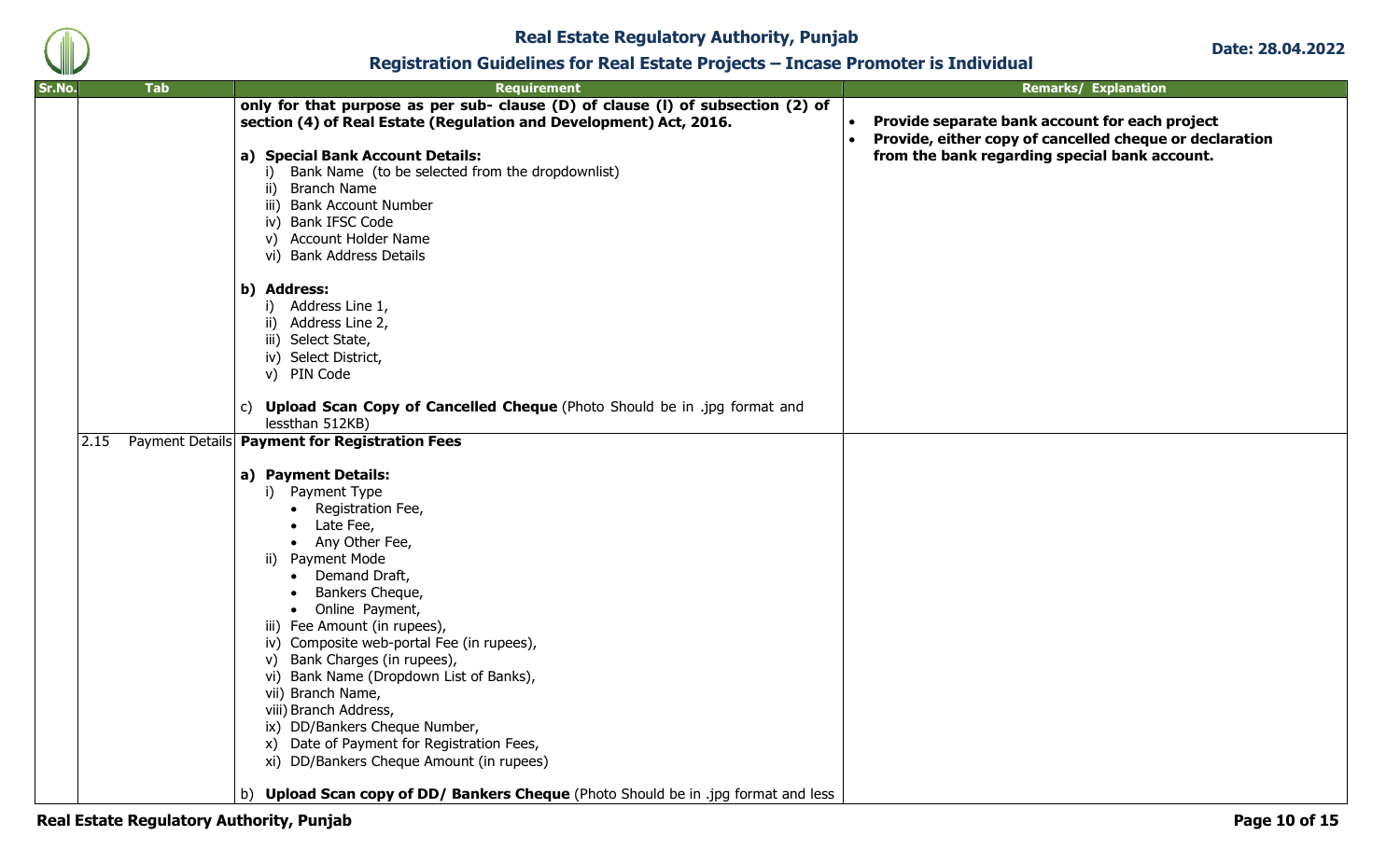

| Sr.No.<br><b>Tab</b>                 | <b>Requirement</b>                                                                                                                                                                                                                                                                                                                                                                                                                                                                                                                                                                                                                                                                                                                                                                           | <b>Remarks/ Explanation</b>                                                                                                                                                                                                                                                                     |
|--------------------------------------|----------------------------------------------------------------------------------------------------------------------------------------------------------------------------------------------------------------------------------------------------------------------------------------------------------------------------------------------------------------------------------------------------------------------------------------------------------------------------------------------------------------------------------------------------------------------------------------------------------------------------------------------------------------------------------------------------------------------------------------------------------------------------------------------|-------------------------------------------------------------------------------------------------------------------------------------------------------------------------------------------------------------------------------------------------------------------------------------------------|
|                                      | than 512KB)                                                                                                                                                                                                                                                                                                                                                                                                                                                                                                                                                                                                                                                                                                                                                                                  |                                                                                                                                                                                                                                                                                                 |
| confirm -> Project<br><b>Details</b> | [2.16 Project review and Select Project (Select the project from the list in the dropdown for which you wish to add<br>the land details. Projects already added shall appear in this list)<br><b>Press <submit details="" project=""> Confirm status of each item</submit></b><br>1. Project Registration<br>2. Land Details<br>3. Khasra Details<br>4. Litigation Details<br>5. Approvals Details<br>6. Special Bank Account Details<br>7. Document Details<br>8. Quarterly Update Details (Click on the label to confirm quarterly details)<br>9. Payment Details<br>Disclaimer (I Agree, the button at the bottom of the Disclaimer shall be active<br>once the status of all the sections mentioned above is complete). Click on this<br>button and your application shall be submitted. | This is the last step to be followed after filling in the application<br>and uploading of the documents relating only to the project<br>profile. Any changes after this step can be made after the<br>application is sent back to promoter by the authority after<br>unlocking relevant fields. |
| confirm -> Project<br><b>Details</b> | 2.17 Project review and <b>Select Project (</b> Select the project from the list in the dropdown for which you wish to add<br>the land details. Projects already added shall appear in this list)<br><b>Select Year</b><br>Select Quarter (at the time of registration select registration process from the<br>dropdown list)<br>Press <submit details="" project=""> then confirm status of each item<br/>1. Building/ Tower/ Block Construction Detail<br/>2. Building/ Tower/ Block Inventory Detail<br/>3. Internal Infrastructure and Facilities Detail<br/>4. Project Parking Detail<br/>5. Project Professional Detail<br/>6. External Development Work Detail<br/>7. Photograph of Construction Detail</submit>                                                                      |                                                                                                                                                                                                                                                                                                 |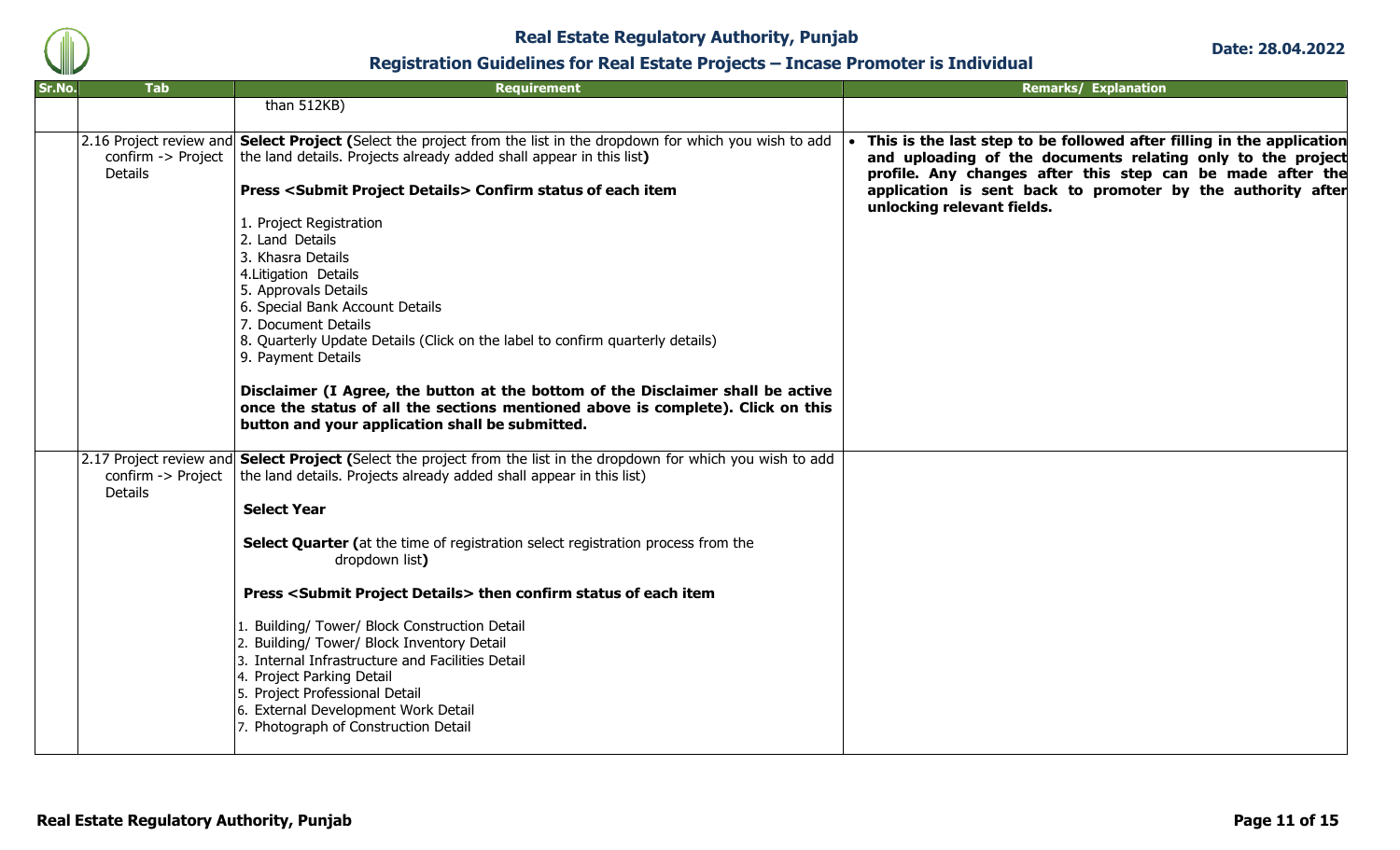

| 1              | Income Tax Returns                                                    |           | These documents are required to be submitted as required under Rule 15. It is desirable that they should be<br>submitted along with the application for registration.                                                                                                                                                                        |
|----------------|-----------------------------------------------------------------------|-----------|----------------------------------------------------------------------------------------------------------------------------------------------------------------------------------------------------------------------------------------------------------------------------------------------------------------------------------------------|
| $\mathbf{2}$   | PAN Card(Organization)                                                |           | <b>PAN Card of the organization</b>                                                                                                                                                                                                                                                                                                          |
|                | (B) LIST OF DOCUMENTS TO BE UPLOADED AS PART OF THE PROJECT DOCUMENTS |           |                                                                                                                                                                                                                                                                                                                                              |
|                | <b>PROJECT APPROVALS</b>                                              |           |                                                                                                                                                                                                                                                                                                                                              |
|                | Approved Layout Plan                                                  |           | Layout Plan of the project land, approved by the competent authority clearly marking the Land Area proposed<br>to be developed and for which RERA Registration is sought.                                                                                                                                                                    |
|                |                                                                       |           | The area under consent and under ownership should be highlighted clearly.                                                                                                                                                                                                                                                                    |
|                |                                                                       |           | If the project under consideration is a part of the mega project or any other project, the project area being<br>proposed to be registered should be clearly highlighted.                                                                                                                                                                    |
|                |                                                                       |           | Submit a clear scan of the area of the layout plan covering all inventories from the approved layout plan.                                                                                                                                                                                                                                   |
|                |                                                                       |           | Khasras Numbers should be superimposed on layout plan.                                                                                                                                                                                                                                                                                       |
| $\overline{2}$ | Approved Project Site OR Location Map                                 |           | Approved Site plan or site map or location map of the project showing the location of the project land. Layout<br>plan is mandatory, the site plan may also be submitted in addition to the layout plan if available.                                                                                                                        |
| $\mathbf{3}$   | Sanctioned Building Plan                                              |           | Sanctioned building plan incase of building/ tower/ group housing/ villas development. In case of plotted<br>development, upload the layout plan.<br>In addition,<br>• Submit a clear scan of the area of the building plan covering all inventory.                                                                                          |
|                |                                                                       |           | • In case of self-certification scheme please submit the receipts of fee deposited.                                                                                                                                                                                                                                                          |
| 4              | License to develop colony or society from Competent Authority,        |           | Valid license or Application for the renewal of License to develop colony or society from the Competent<br><b>Authority.</b>                                                                                                                                                                                                                 |
|                |                                                                       |           | In case of mega project, agreement signed between the state government and promoter shall be provided<br>which is considered as commencement certificate. If expired, copy of application applied for renewal of the<br>same along with receipt of fees should be provided.                                                                  |
|                |                                                                       | $\bullet$ | If license to develop colony issued under PAPRA has expired, then provide copy of application applied for<br>renewal of the license along with receipt of fees paid to the Competent Authority.                                                                                                                                              |
|                |                                                                       |           | In case of unauthorized colonies, Regularization Certificate issued by the Competent Authority shall be<br>treated as the license to develop colony, and is to be uploaded with all annexures. If provisional regularization<br>certificate has expired, then to provide final regularization certificate issued by the Competent Authority. |
|                |                                                                       |           | Copy of final notification printed in gazette in case of TP Scheme and in case of land of Improvement Trusts                                                                                                                                                                                                                                 |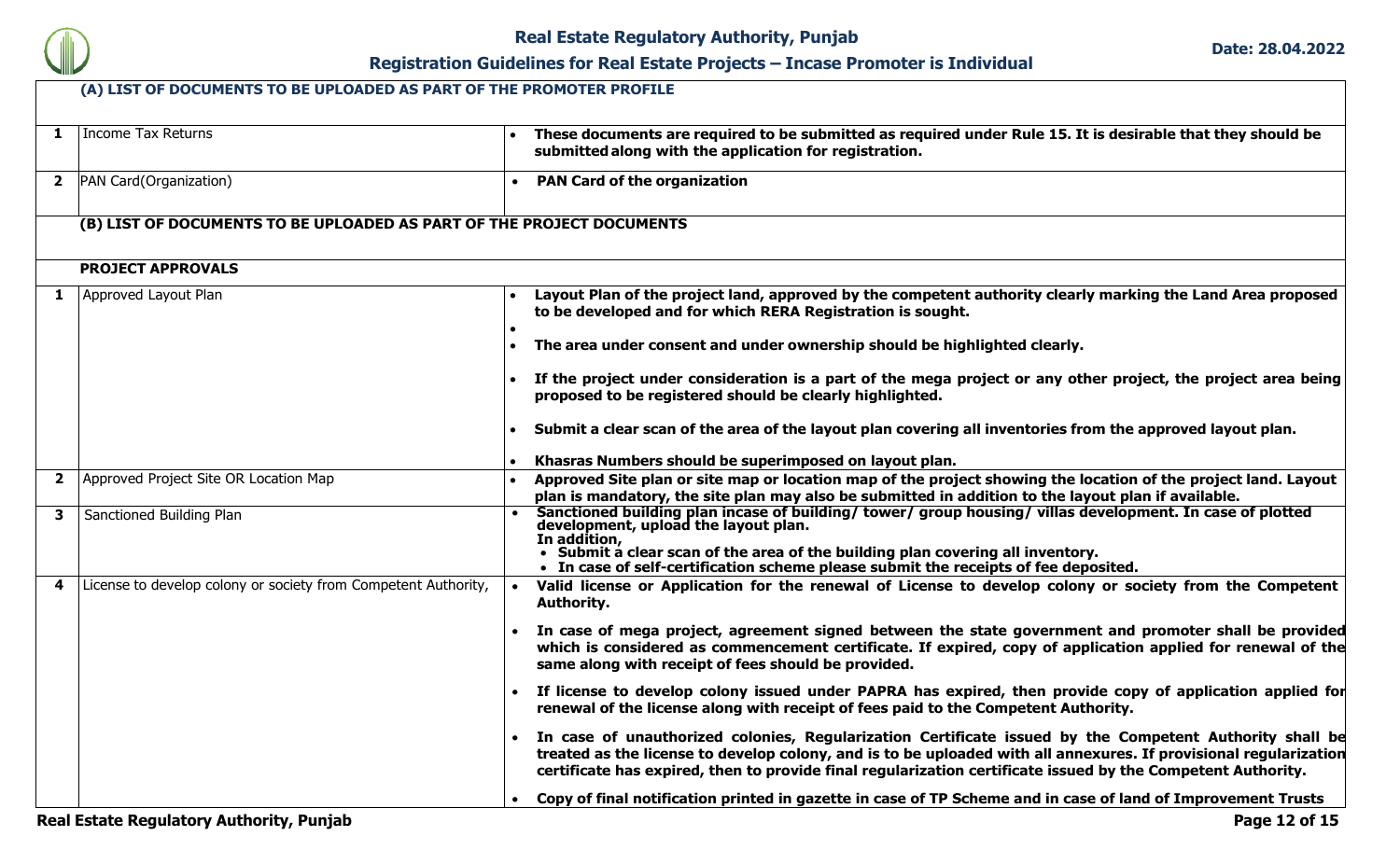

| 5. | <b>CLU</b> Certificate                                                      |  | In the case of unauthorized colonies, Regularization Certificate issued by the Competent Authority shall be<br>treated as a CLU Certificate.                                                                                                                                                                                                                                                                                                                                                                                                                                                                                              |  |  |  |  |
|----|-----------------------------------------------------------------------------|--|-------------------------------------------------------------------------------------------------------------------------------------------------------------------------------------------------------------------------------------------------------------------------------------------------------------------------------------------------------------------------------------------------------------------------------------------------------------------------------------------------------------------------------------------------------------------------------------------------------------------------------------------|--|--|--|--|
| 6  | Copy of Registration as Promoter                                            |  | Govt. entities are exempted. In case of sites allotted by GMADA, GLADA, ADA, JDA, etc. in open auction or<br>otherwise, Promoter registration is exempted as the PAPRA is not applicable in such cases.                                                                                                                                                                                                                                                                                                                                                                                                                                   |  |  |  |  |
|    |                                                                             |  | In case of unauthorized colonies, Regularization Certificate issued by the Competent Authority shall be<br>treated as a Promoter Registration if the regularization certificate is issued in the name of the Promoter. In<br>case the regularization certificate issued is not in the name of the promoter applying for registration of the<br>project, then the promoter will be required to submit copy of Promoter Registration Certificate.                                                                                                                                                                                           |  |  |  |  |
|    |                                                                             |  | The certificate of registration as promoter is required to be submitted by the promoter in cases where area of<br>the project for which registration is applied falls under mega project.                                                                                                                                                                                                                                                                                                                                                                                                                                                 |  |  |  |  |
|    | <b>DECLARATIONS AND PRO-FORMA</b>                                           |  |                                                                                                                                                                                                                                                                                                                                                                                                                                                                                                                                                                                                                                           |  |  |  |  |
| 7  | Filled copy of Form B                                                       |  | The prescribed format may be downloaded from the Forms and Templates section under the Downloads tab of<br>the web portal.                                                                                                                                                                                                                                                                                                                                                                                                                                                                                                                |  |  |  |  |
|    |                                                                             |  | The Name of the project and promoter must be mentioned in the FORM B.                                                                                                                                                                                                                                                                                                                                                                                                                                                                                                                                                                     |  |  |  |  |
|    |                                                                             |  | The Promoter should score out or delete the entries in para 1 and 2 which are not applicable to his case.                                                                                                                                                                                                                                                                                                                                                                                                                                                                                                                                 |  |  |  |  |
|    |                                                                             |  | A notarized Form-B has to be submitted with the exact date of completion mentioned in dd/MM/yyyy format                                                                                                                                                                                                                                                                                                                                                                                                                                                                                                                                   |  |  |  |  |
| 8  | Declaration for Agreement For Sale, Conveyance Deed and<br>Allotment Letter |  | Declaration stating that the clauses mentioned in Conveyance Deed and Allotment Letter are in conformity<br>with the Agreement of Sale as per RERA Act/Rules.                                                                                                                                                                                                                                                                                                                                                                                                                                                                             |  |  |  |  |
| 9  | Pro forma Agreement of Sale to be signed with allottees,                    |  | Format for agreement for sale as prescribed in the Punjab Real Estate (Regulation and Development) Rules,<br>2017 shall be applicable to all the projects approved after 01.05.2017.                                                                                                                                                                                                                                                                                                                                                                                                                                                      |  |  |  |  |
|    |                                                                             |  | Format for agreement for sale as prescribed in the Punjab RERA (amended) Rules, 2020 as per Form Q is<br>applicable to all applications received in this Authority on or after 08.10.2020.                                                                                                                                                                                                                                                                                                                                                                                                                                                |  |  |  |  |
| 10 | Pro forma of Conveyance Deed to be signed with allottees,                   |  | Pro Forma of Conveyance or Sale Deed to be signed with the allottees at the time of registry.<br>No formats have been prescribed for the conveyance deed in the Act, Rules or regulations. The promoter has<br>to submit his own formats for conveyance deed as per the type of the project i.e. in case of Plotted, it should<br>be plotted development and in case of built up, it should be for built up development.<br>Besides providing the formats for conveyance deed, the promoter has to provide an undertaking that the<br>format they have submitted, will be used for the purpose in conformity with the RERA Act and Rules. |  |  |  |  |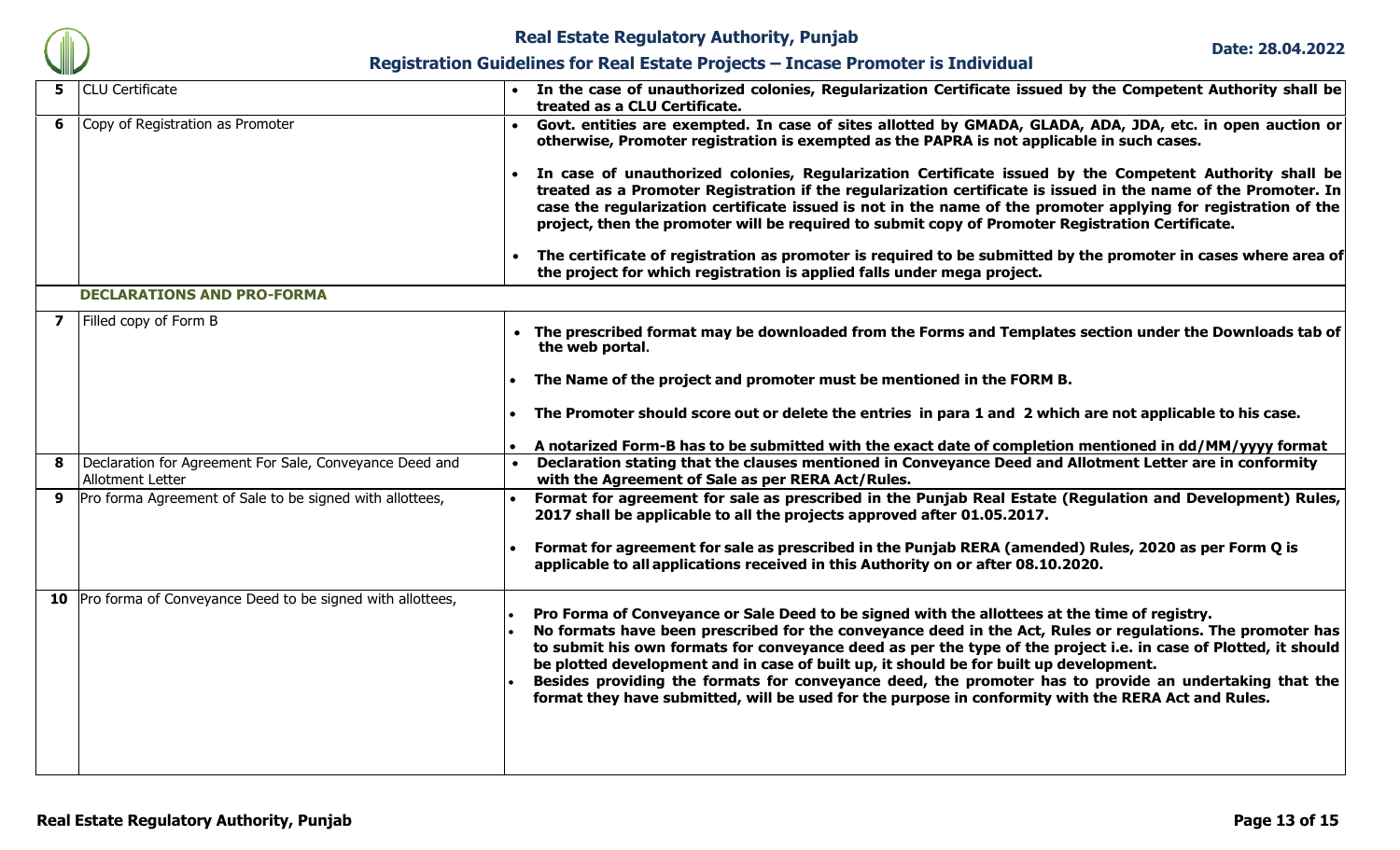

| 11 Pro forma of Allotment Letter to be provided to allottees                  | Proforma of Allotment Letter to be provided to the allottee at the time of allotment of a particular unit of the<br>project.<br>No formats have been prescribed for the Allotment letter or the conveyance deed in the Act, Rules or<br>regulations. The promoter has to submit his own formats for allotment letter and conveyance deed as per<br>the type of the project i.e. in case of Plotted, it should be plotted development and in case of built up, it<br>should be for built up development<br>Besides providing the formats for Allotment letter and conveyance deed, the promoter has to provide an<br>undertaking that the format they have submitted and will use for these purposes will be in conformity<br>with the RERA Act and Rules. |  |  |  |  |
|-------------------------------------------------------------------------------|-----------------------------------------------------------------------------------------------------------------------------------------------------------------------------------------------------------------------------------------------------------------------------------------------------------------------------------------------------------------------------------------------------------------------------------------------------------------------------------------------------------------------------------------------------------------------------------------------------------------------------------------------------------------------------------------------------------------------------------------------------------|--|--|--|--|
| <b>LAND RELATED</b>                                                           |                                                                                                                                                                                                                                                                                                                                                                                                                                                                                                                                                                                                                                                                                                                                                           |  |  |  |  |
| <b>12</b>   Land Title Search Report                                          | Land title search report from an advocate having experience of at least ten years                                                                                                                                                                                                                                                                                                                                                                                                                                                                                                                                                                                                                                                                         |  |  |  |  |
| <b>13</b> Latest Jamabandi Document                                           | Latest jamabandi of the project land, should relate to period when the application for registration is<br>submitted to Authority.                                                                                                                                                                                                                                                                                                                                                                                                                                                                                                                                                                                                                         |  |  |  |  |
| <b>14</b> Legal Title Deed(s) - In case Land is owned by Promoter             | Authenticated copy of the legal title deed through which land is acquired, reflecting the title of the<br>promoter to the land on which development of project is proposed.<br>Upload any Document from Sale Deed / Gift Deed / Exchange Deed / Inheritance / Court Decree /<br>Other.<br>The land details submitted should match the official records being submitted and title deed for the<br>land not owned<br>Where the land is inherited copy of the relevant jamabandi is required.                                                                                                                                                                                                                                                                |  |  |  |  |
| <b>15</b> Non Encumbrance Certificate<br>Or Details of Encumbrances over land | Any Encumbrance even if not recorded in the revenue record should be declared.<br>The Non Encumbrance certificate should relate to the period when the application for registration of the<br>project is filed before the Authority                                                                                                                                                                                                                                                                                                                                                                                                                                                                                                                       |  |  |  |  |
| <b>16</b> Project Land Khasra Report or Plan                                  | Khasra details of the project land consisting of a) Khasra Number b) Area of land proposed to be developed<br>under the khasra no. c) Name of the village under the khasra no. d) ownership status-Not Owned By<br>Promoter/Owned By Promoter.<br>Upload a PDF of khasra plan containing khasra numbers in the projectunder the project land khasra report.                                                                                                                                                                                                                                                                                                                                                                                               |  |  |  |  |